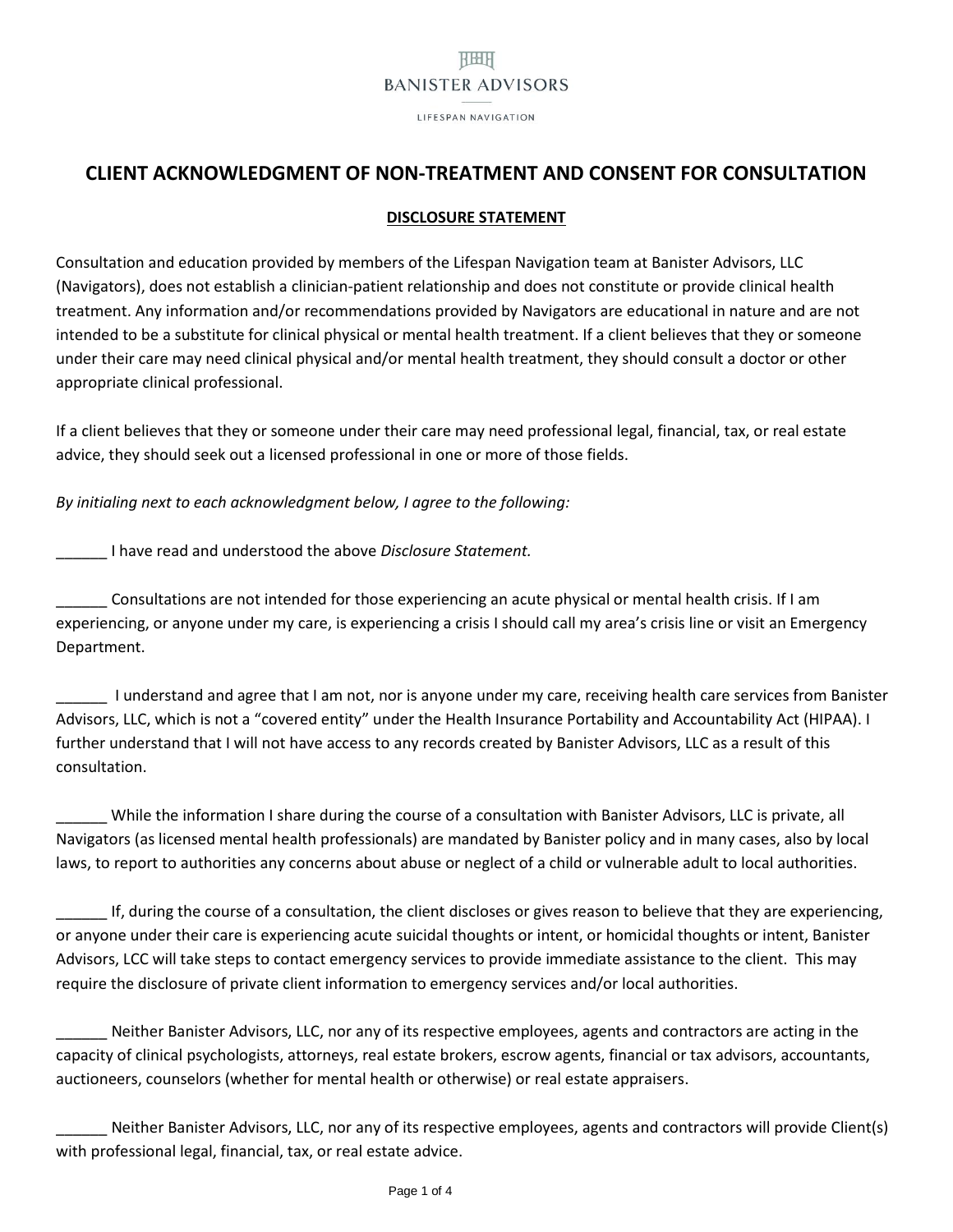# **CLIENT SERVICES AGREEMENT**

### **TERMS & CONDITIONS**

**1.** Scope of Services. The Company agrees, pursuant to the terms herein, to provide health crisis navigation, bereavement services and estate expeditor consulting, and deliver such deliverables (collectively the "Services") directly to and for the benefit of Client in exchange for the Fees, as identified in the applicable Statement of Work ("SOW") attached hereto and incorporated herein. The Parties shall execute a new SOW in the form attached hereto as Exhibit A for all Services or additional Services to be performed pursuant to the terms of this Agreement, and each SOW shall be subject to the terms and conditions of this Agreement. In case of any conflict between the terms of this Agreement and any SOW, this Agreement shall control. The Company may provide its Services through any of its respective employees, agents and contractors, in the Company's sole and exclusive discretion, at the Fees and rates set forth in an applicable SOW.

**2.** Term; Termination; Suspension of Services. The term of this Agreement shall extend from the Services Commencement Date through the period of any executed SOWs and until terminated by either Party for convenience upon no less than five (5) days' written notice to the other Party. Unless otherwise stated in the applicable SOW, if Client terminates this Agreement, the Company shall be entitled, as full compensation for any work performed for Client, to keep any Fees already received by the Company for Services completed hereunder and to be paid for Services performed and reimbursed for Expenses incurred for which payment has not been made.

**3.** Expense Reimbursement; Invoicing. During the term of the Services, Client hereby authorizes the Company, as its agent, to purchase certain items or incur certain reasonable expenses relating to the Services on the Client's behalf, including, without limitation, airfare, house cleaning services, catering services, and floral services (the "Expenses"); provided, however, that **Company must receive prior written consent from the Client to incur a specific Expense on the Client's behalf**. The Company will invoice Client for all Expenses approved in accordance with this Section and Services performed by Company, and such invoice will include a report evidencing the Company's expenditures(each an "Invoice"). Client shall pay the Company the amount reflected in such Invoice within thirty (30) days of the date set forth on such Invoice. Client shall be solely and exclusively responsible for all sales tax, shipping charges and any other charges associated with any Expenses, as applicable. Such additional charges shall be billed to the Client if incurred by the Company. The Company makes no guaranty, representation or warranty whatsoever regarding the quality of any goods or services purchased by Company on the Client's behalf, including the quality of any goods upon delivery, fluctuations in price of the goods or services, or the shipping or delivery dates related to such goods, and shall have no liability therefor.

**4.** Agency Appointment. During the term of the Services, the Client hereby appoints Company as its non-exclusive representative and primary point of contact to seek out, facilitate and procure Industry Professionals (as such term is defined in Section 5 below) on behalf of the Client. For the avoidance of doubt, Company shall not have any authority to bind the Client to any contract or obligation with respect to any Industry Professionals, but shall instead coordinate and initiate negotiations, solicit proposals from such Industry Professionals and present the same to the Client, help to prepare the Client's matters in relation to the Services for such Industry Professionals, make introductions, and facilitate the exchange of information related thereto. All final and binding decisions on whether to enter into any contract for services with any Industry Professional shall be made by the Client, in its sole and exclusive discretion, and nothing herein shall obligate the Client to accept or approve any Industry Professional proposal submitted pursuant to this Agreement. Client, or any party executing this Agreement on behalf of the Client, has all requisite capacity and power and full legal authority to execute and deliver this Agreement on behalf of the Client and to perform its obligations hereunder.

**5.** Disclaimer of Other Services. Company shall not provide, consult on, or attempt to provide, in whole or in part, any services or labor performed by any third-party industry professionals, including, without limitation, psychologists, funeral home directors, air ambulance service providers, in-home hospice providers, professional home organizers,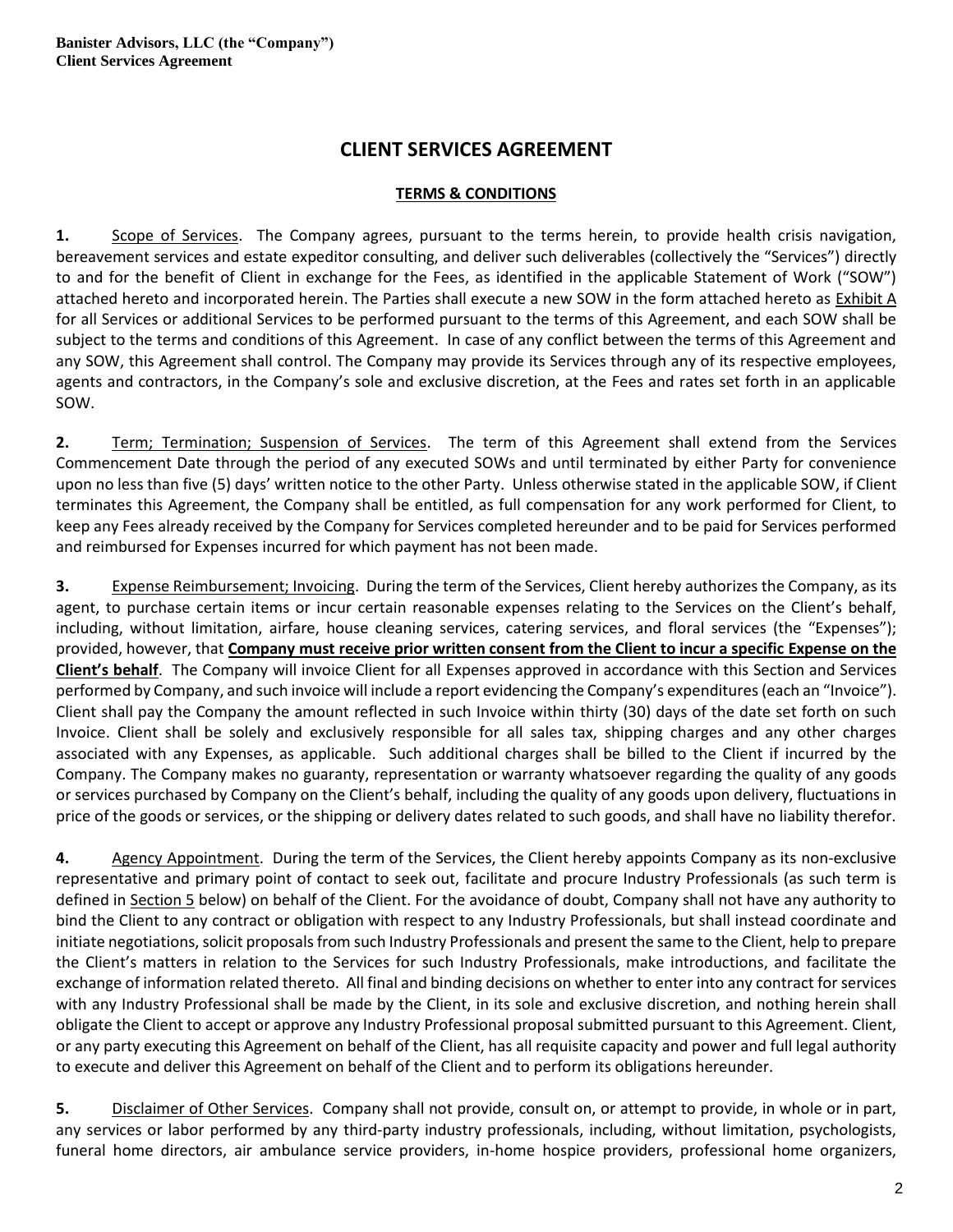#### **Banister Advisors, LLC (the "Company") Client Services Agreement**

attorneys, real estate brokers, escrow agents, financial or tax advisors, accountants, auctioneers, counselors (whether for mental health or otherwise) or real estate appraisers (collectively, "Industry Professionals") hired by Client or enlisted for any part of the Services. The Company shall have no liability whatsoever regarding any services or labor performed by, or payments to, any Industry Professional hired by Client, and Client shall be solely and exclusively responsible for the payment of all costs, fees and expenses from any Industry Professionals, and Client shall ensure that all Industry Professionals bill and invoice Client directly.

For the avoidance of doubt, Client acknowledges and agrees that Company and its respective employees, agents and contractorsshall only perform lifespan navigation planning, health crisis navigation, bereavement services, and estate expeditor consulting as expressly set forth in this Agreement and the applicable SOW. Client acknowledges and agrees that neither Company nor any of its respective employees, agents and contractors are psychologist, attorneys, real estate brokers, escrow agents, financial or tax advisors, accountants, auctioneers, counselors (whether for mental health or otherwise) or real estate appraisers, as those terms are defined in RCW 18.27 *et. seq*.

**6.** Disclaimer of Warranties. All Services provided, Expenses incurred and Industry Professionals referred to Client under this Agreement or any SOW are provided "as-is," "where-is," "with all faults," and without warranty of any kind. THE COMPANY MAKES NO REPRESENTATIONS OR WARRANTIES, EXPRESS OR IMPLIED, EITHER IN FACT OR BY OPERATION OF LAW, BY STATUTE OR OTHERWISE, AND THE COMPANY SPECIFICALLY DISCLAIMS ALL OTHER WARRANTIES, WHETHER WRITTEN OR ORAL, EXPRESS OR IMPLIED, INCLUDING, WITHOUT LIMITATION ANY WARRANTY OF QUALITY, MERCHANTABILITY OR FITNESS FOR A PARTICULAR PURPOSE.

**7.** Limitation of Liability. **In no event shall the Company be liable to Client for indirect, special, incidental, consequential or punitive damages of any kind, including, without limitation, emotional distress damages arising out of or related to any Industry Professionals, the Services provided or any Expenses incurred.** The obligations of the Company under this Agreement do not constitute personal obligations of the individual managers, members, affiliates or owners of the Company, and Client shall not seek recourse against the individual managers, members, affiliates or owners of the Company or any of its managers', members', affiliates' or owners' personal assets for satisfaction of any liability with respect to this Agreement.

**8.** Indemnification. Client agrees that it shall defend, indemnify and hold harmless (and pay any and all other expenses and attorneys' fees in connection therewith) the Company and its respective managers, members, employees, contractors, affiliates and agents (collectively, the "Company Parties") from and against any and all liability, loss, liens, claims, damages, expenses, fees and/or actions arising from or relating to any breach of Client's obligations set forth in this Agreement, including without limitation, any claim or cause of action by any third party or Industry Professionals against the Company Parties for the Services, Expenses or any fees owed to such Industry Professionals.

**9.** Independent Contractor. This Agreement is intended by all parties to create an independent contractor (1099) relationship between the parties. Nothing will be construed as creating an exclusive relationship, employment relationship, partnership, joint venture or other relationship between the parties. The Company shall utilize its own independent judgment and discretion in the performance of the Services, and Client shall have no right to supervise or control as to the means and manner of such Services, including the time, location, and sequencing of performance of such Services.

**10.** Miscellaneous. This Agreement and any SOW issued pursuant hereto collectively represents the full, final and comprehensive agreement and understanding of the parties. Any prior or contemporaneous agreements have been merged into this Agreement. Neither party may assign this Agreement or the obligations hereunder without the express written consent of the other party. If any provision of this Agreement shall be adjudged by any court of competent jurisdiction to be unenforceable or invalid, that provision shall be limited or eliminated to the minimum extent necessary so that this Agreement shall otherwise remain in full force and effect and enforceable. Notwithstanding the foregoing, Sections 2 and 5-10 shall survive the termination or expiration of this Agreement. Any notice required or permitted by this Agreement shall be in writing and delivered in person, mailed by certified or registered mail, postage prepaid, or sent via email to the appropriate designated address of the intended recipient. This Agreement will be exclusively governed and